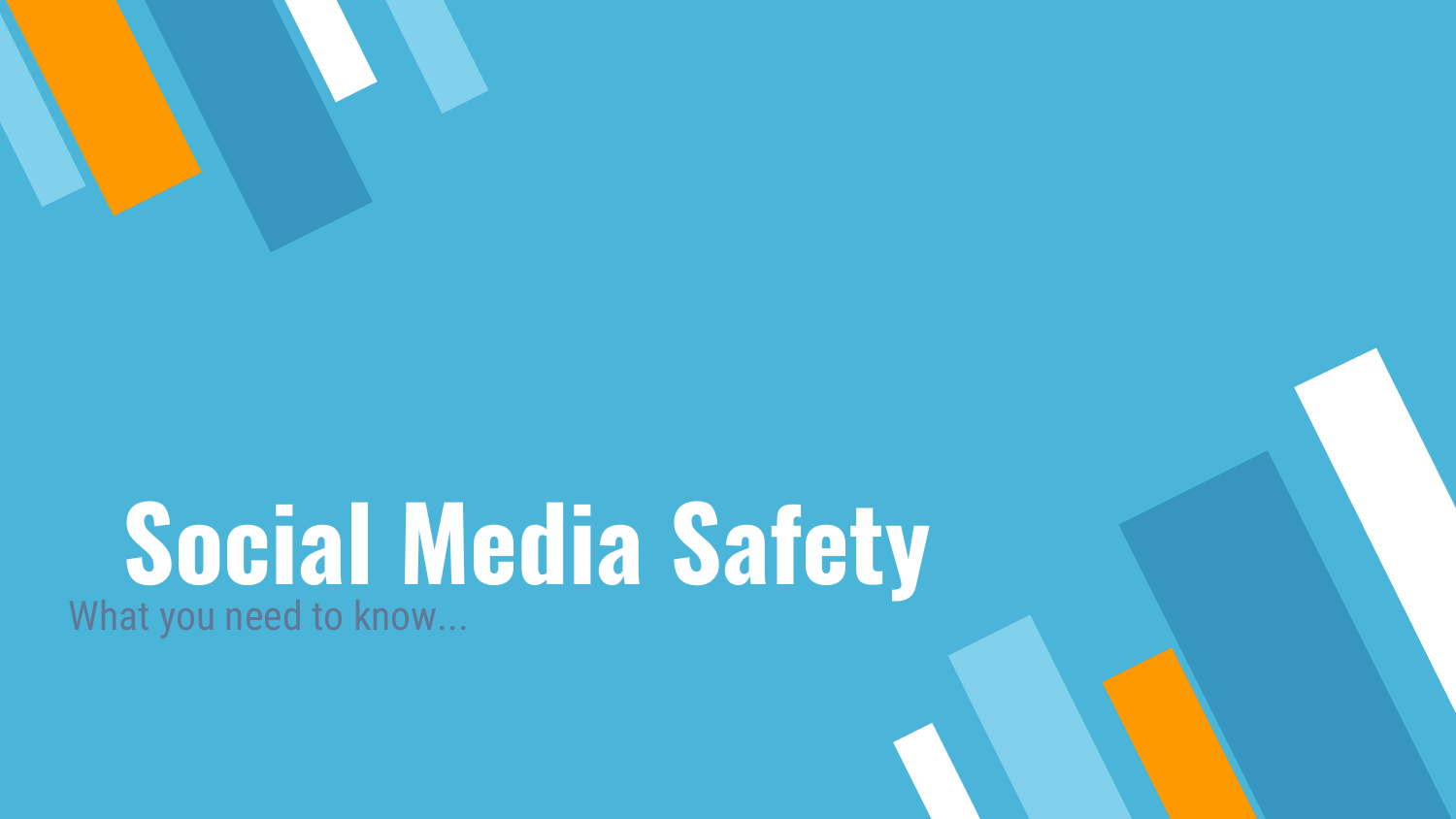# **What is Social Media?**

Social Media is any application or web site that enables users to create and share content or participate in social networking.

**OR - any time you can talk to somebody else through apps, games, and sites!**

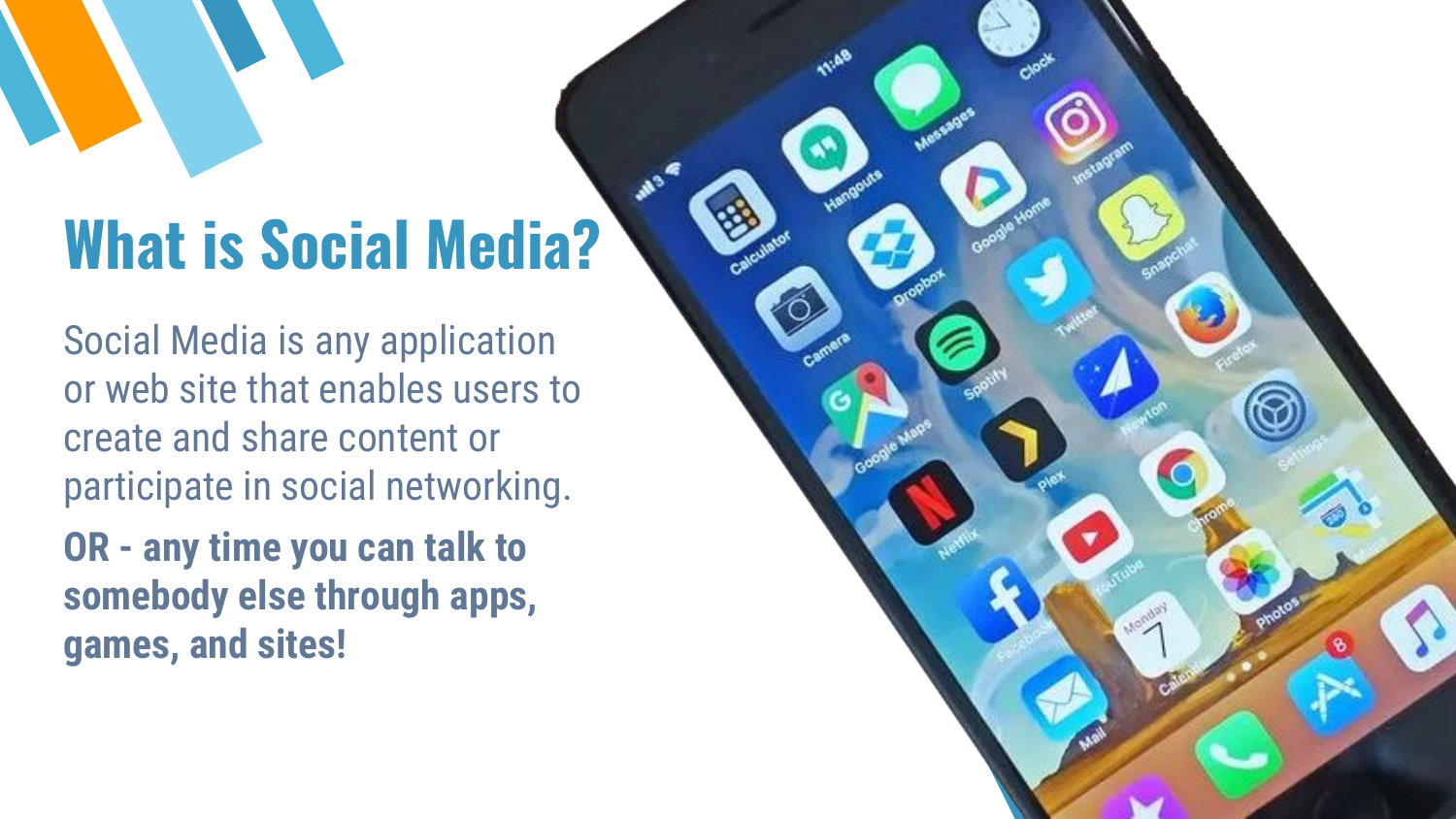## **What kind of access do your children have?**



- » Internet at Home
- » Personal Smartphone
- » Internet at Other's Home
- » Public WiFi

Are there other ways they get online?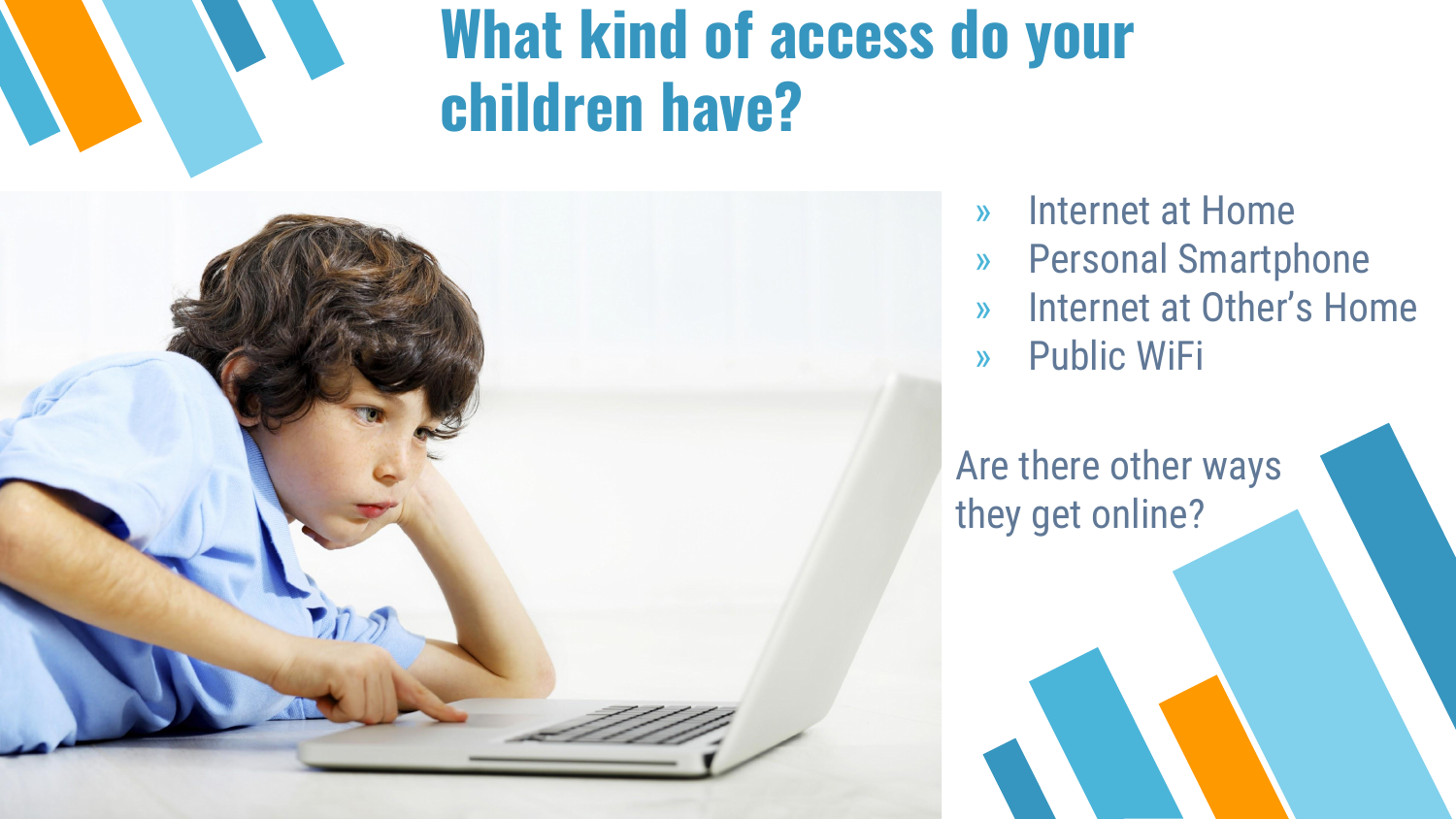## **Examples of Social Media**

|              | $\overline{\mathbf{o}}$ |        |
|--------------|-------------------------|--------|
|              |                         | S      |
| $\mathbf{t}$ |                         | G<br>٠ |
|              |                         | Bē     |

Which of the Social Media icons to the left do you know?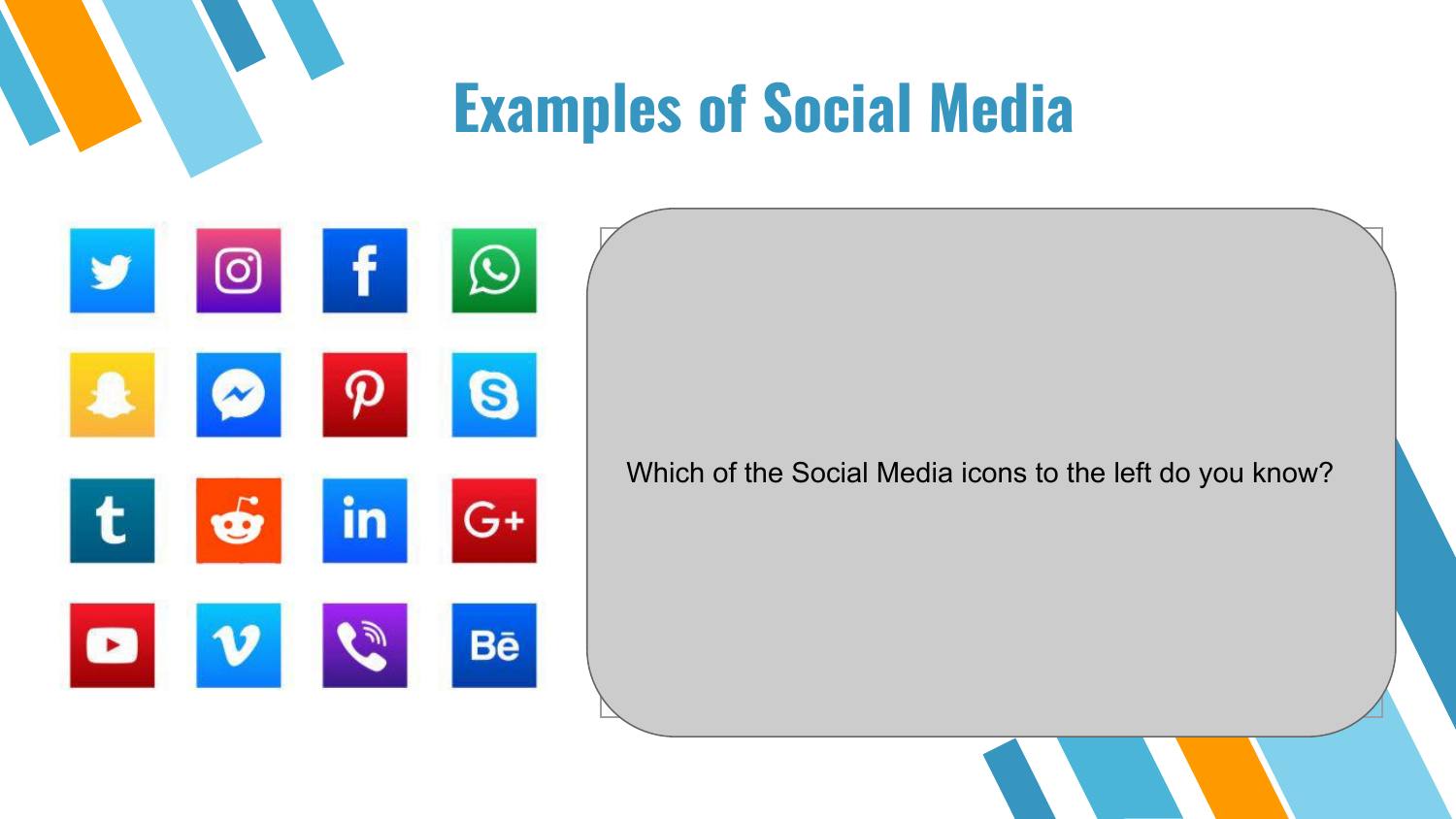

# **Be Aware of What You Put Online**

- » Photos
- » Posts/Tweets/Messages
- » Reposts/Retweets
- » All of these are connected to you….Forever!
- » Applying for college and jobs

Nothing you post goes away. It can all be found. Be proud of what you put out there online.

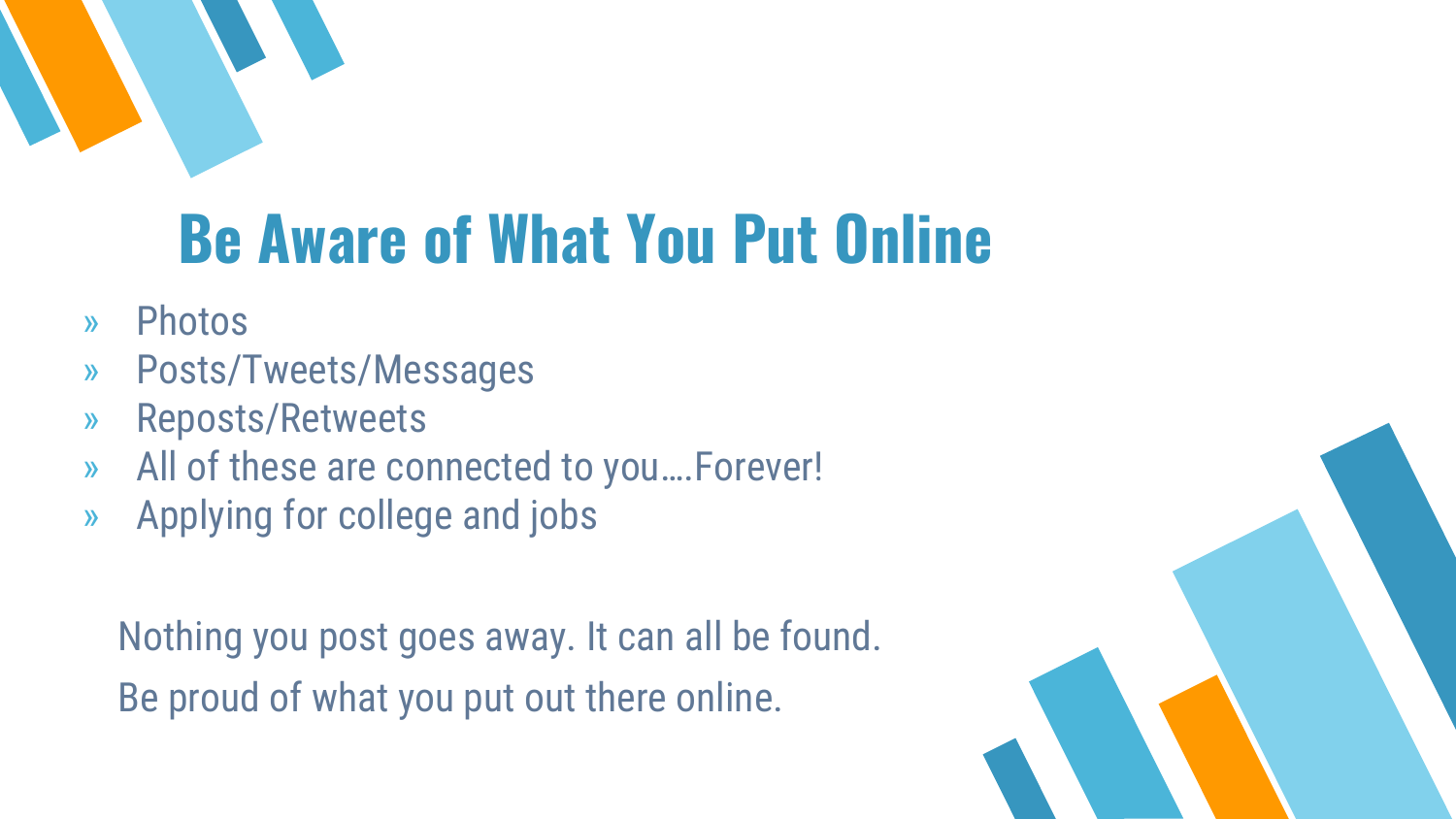

# **Talk to a Trusted Adult**

- » Family members
- » Teacher, counselor, or other school staff
- » Coach, club sponsor, or other adult

Find an adult who you know and trust to talk to about these topics.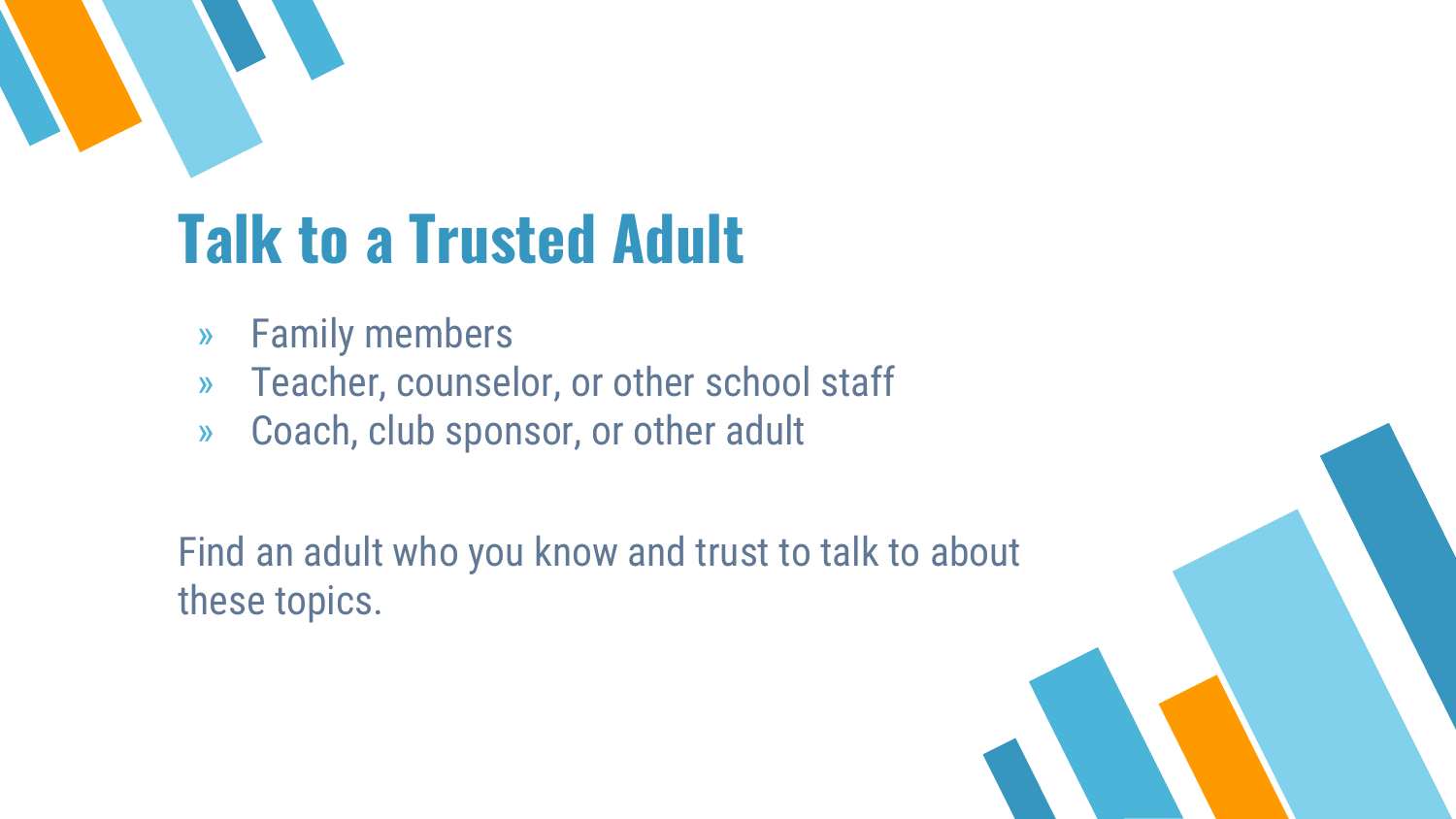

# **Be Smart!**

Never…

- » Give out personal info
- » Tell others where you are or where you will be
- » Threaten or bully others
- » Post inappropriate pics or messages
- » Meet people in person you've only talked to online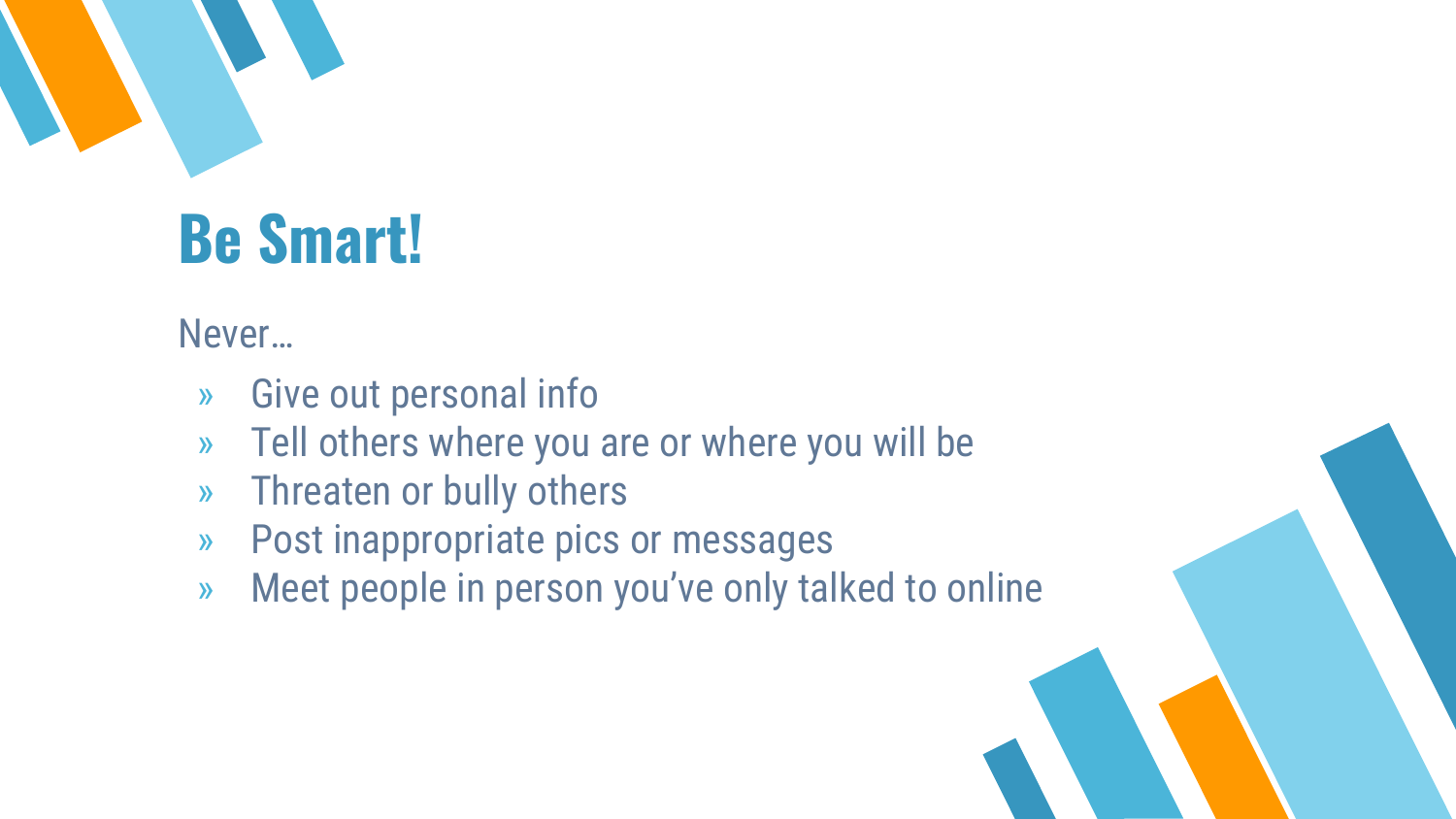

# **The Potential Dangers - Be Aware!**

- » Personal Information Sharing
- » Inappropriate Posting
- » Cyber Predators
- » Cyberbullying
- » Phishing
- » Adult Content

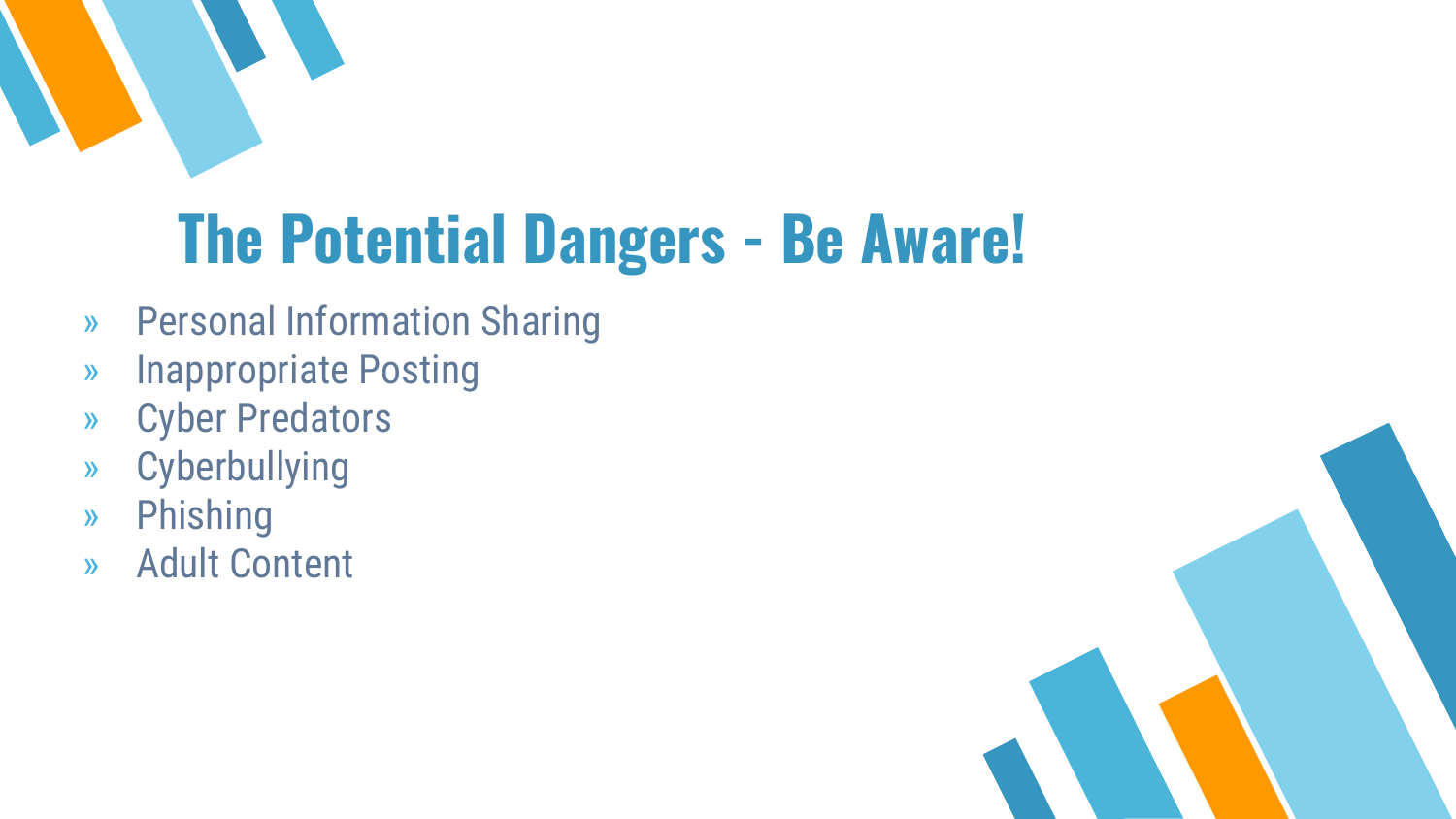

# **What is personal information?**

- » Name
- » Age
- » Any identification number
- » Usernames or passwords
- » Address
- » Phone number
- » Email
- » Any way another person could figure out who you are, where you live, etc.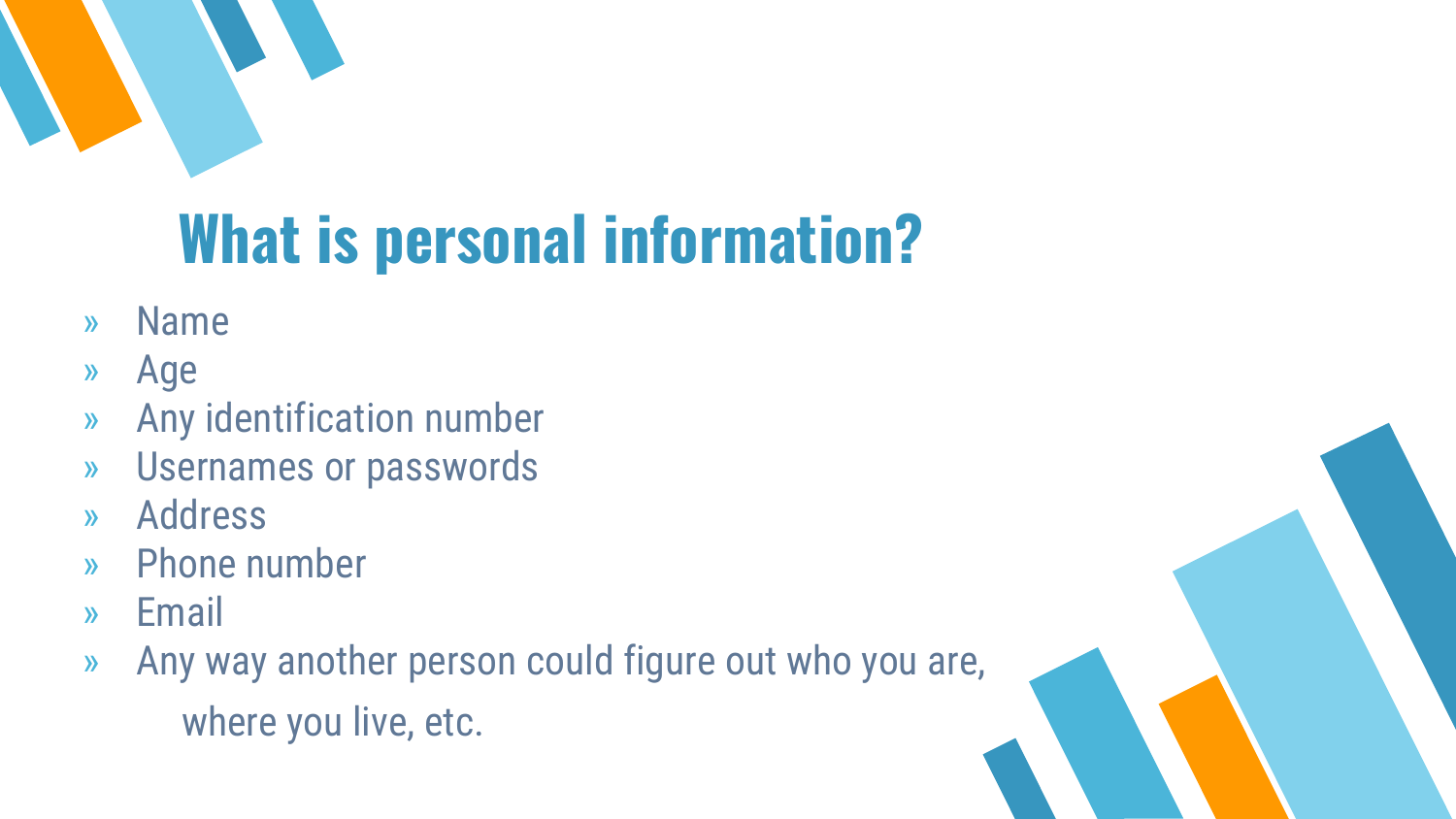

# **Inappropriate Posting**

Before you post, THINK. Is it:

- » True?
- » Helpful?
- » Inspiring? Or Informative?
- » Necessary? Or Needed?
- » Kind?

Rule of Thumb: If you would not share this with your teacher, principal, grandparent, or other important adult. DO NOT share!!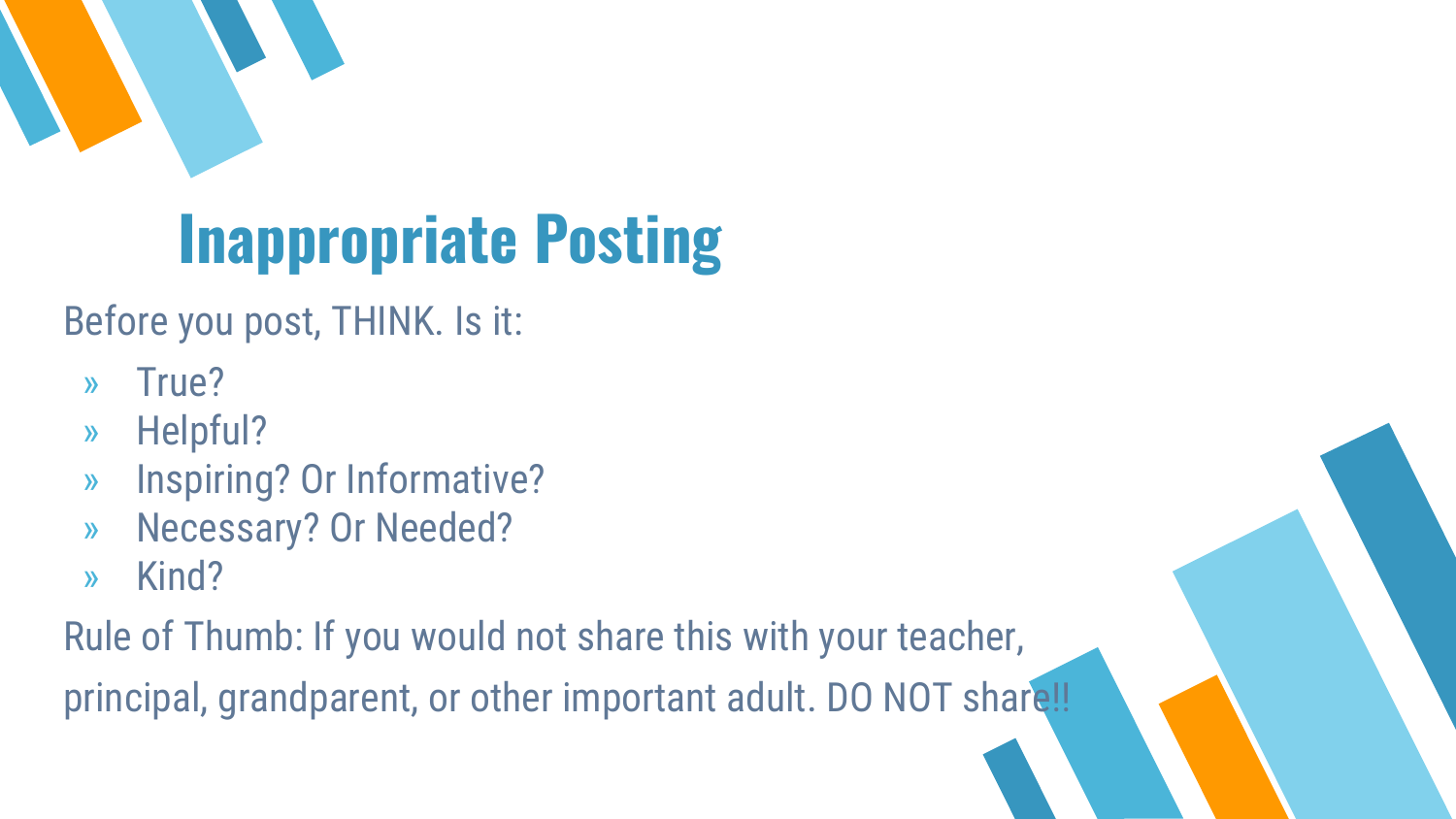

## **Cyber Predators**

- » People who pose like other people
	- ⋄ You can NEVER know who a person really is online unless you know them in real life
	- ⋄ DO NOT friend people who you only know online.
	- $\Diamond$  They have not earned the privilege of knowing details about your life.
- » People who want to get information or other things from you
	- ⋄ Listen to your gut
	- ⋄ If you are not comfortable talk to a trusted adult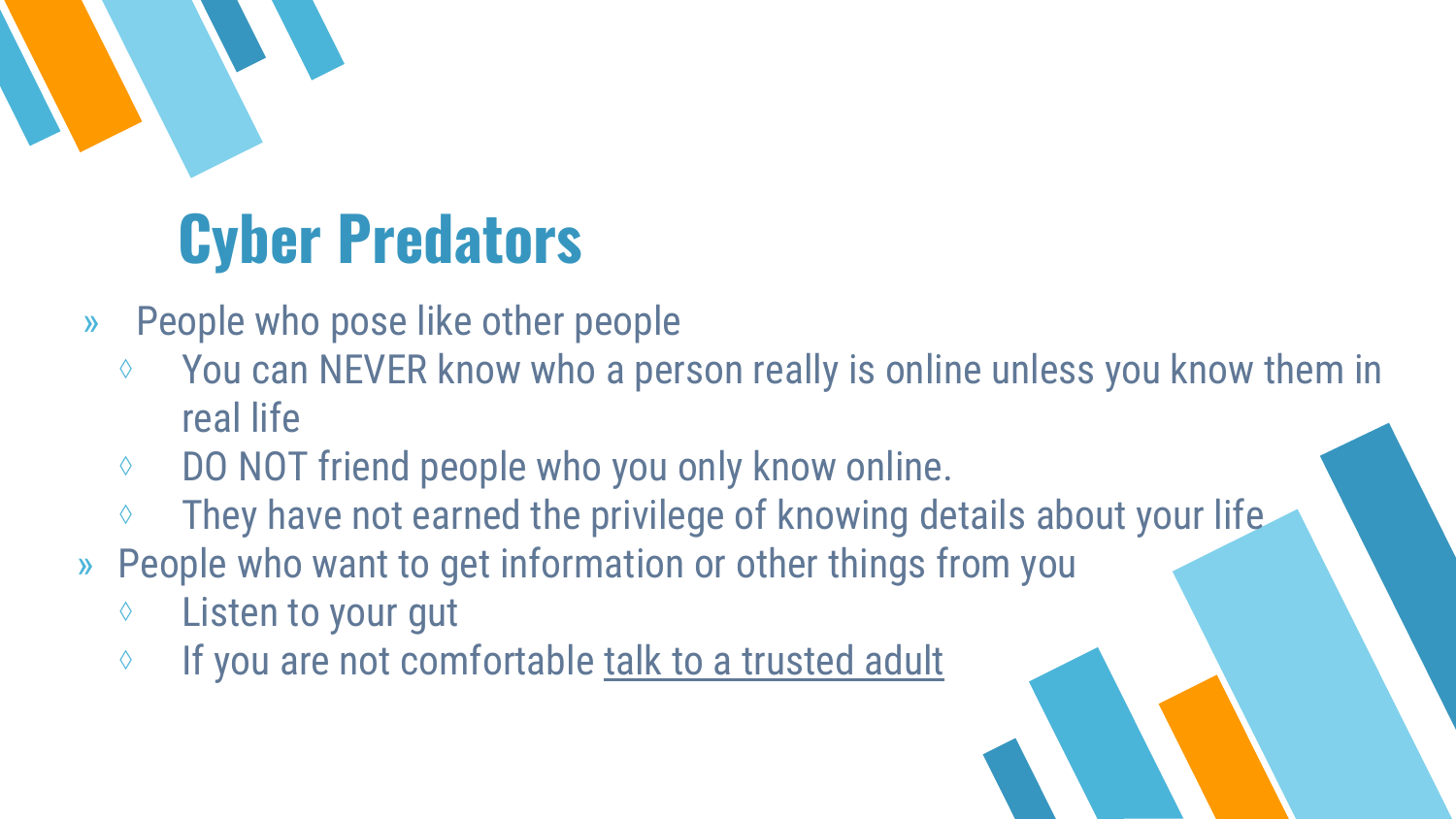# **Cyberbullying**

- » Mean or hurtful messages, posts, or email
- » rumors posted on social media
- » Embarrassing pictures, videos, sites, and profiles
- » REMEMBER-It is always up to the person in the picture or video to decide if he or she wants it posted. It is not up to you to make this decision for another person.
- » ALWAYS get someone's permission before taking a picture or video. Counter bullying with pro-kindness. Post positive comments and responses. Talk to a trusted adult.

**Start a Chain Reaction!!**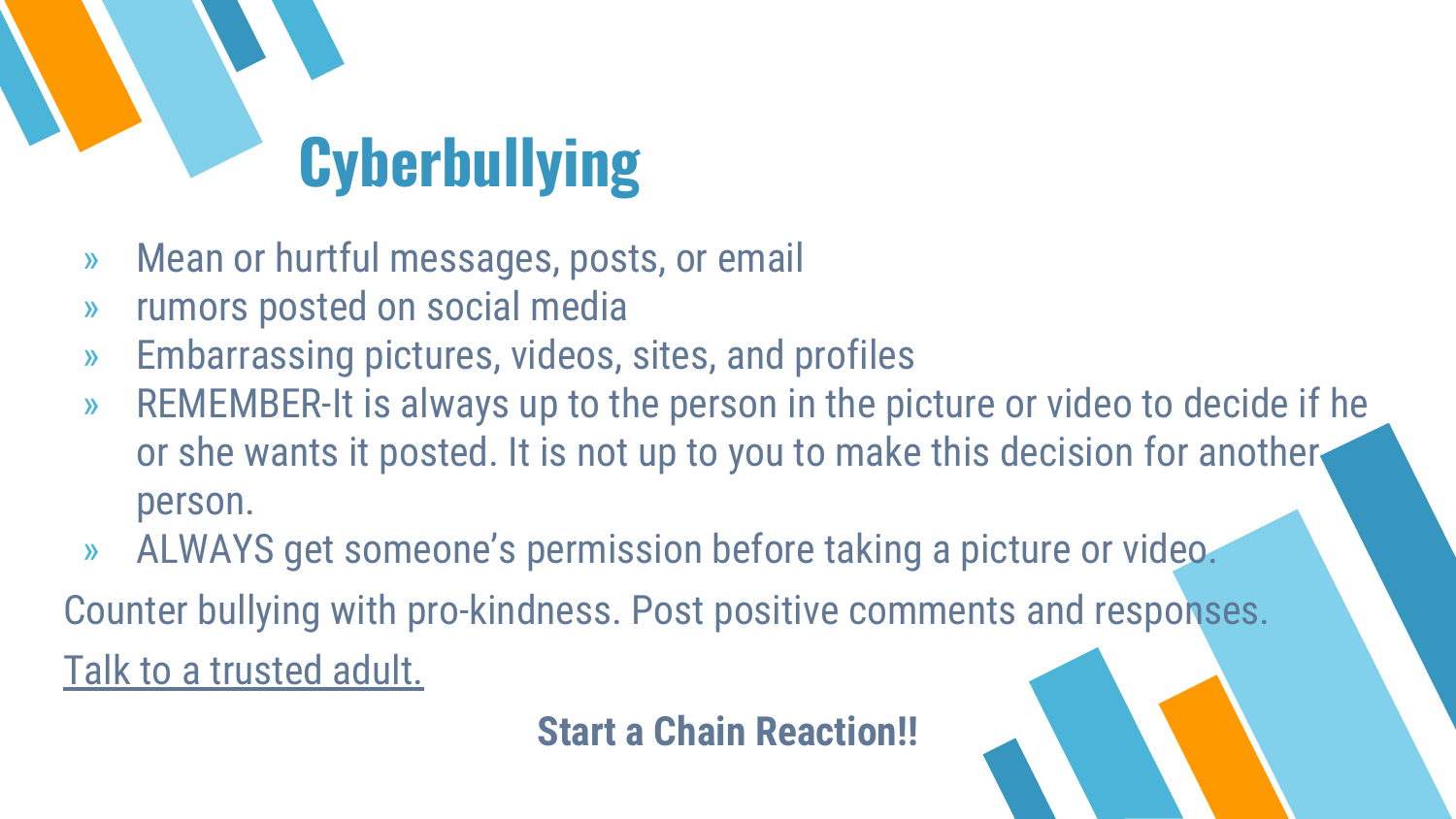

- » Phishing for information
- » Don't trust emails or messages from someone you don't know
- » Don't trust strange emails or messages from someone you do know
	- ⋄ They could have been hacked
	- $\Diamond$  They could be an imposter (even from a phone number you know)
- » Don't click a link in an email to login.
	- $\Diamond$  Go to a new tab and visit the site
- Be wary of Chrome extensions or any app that asks for extra permissions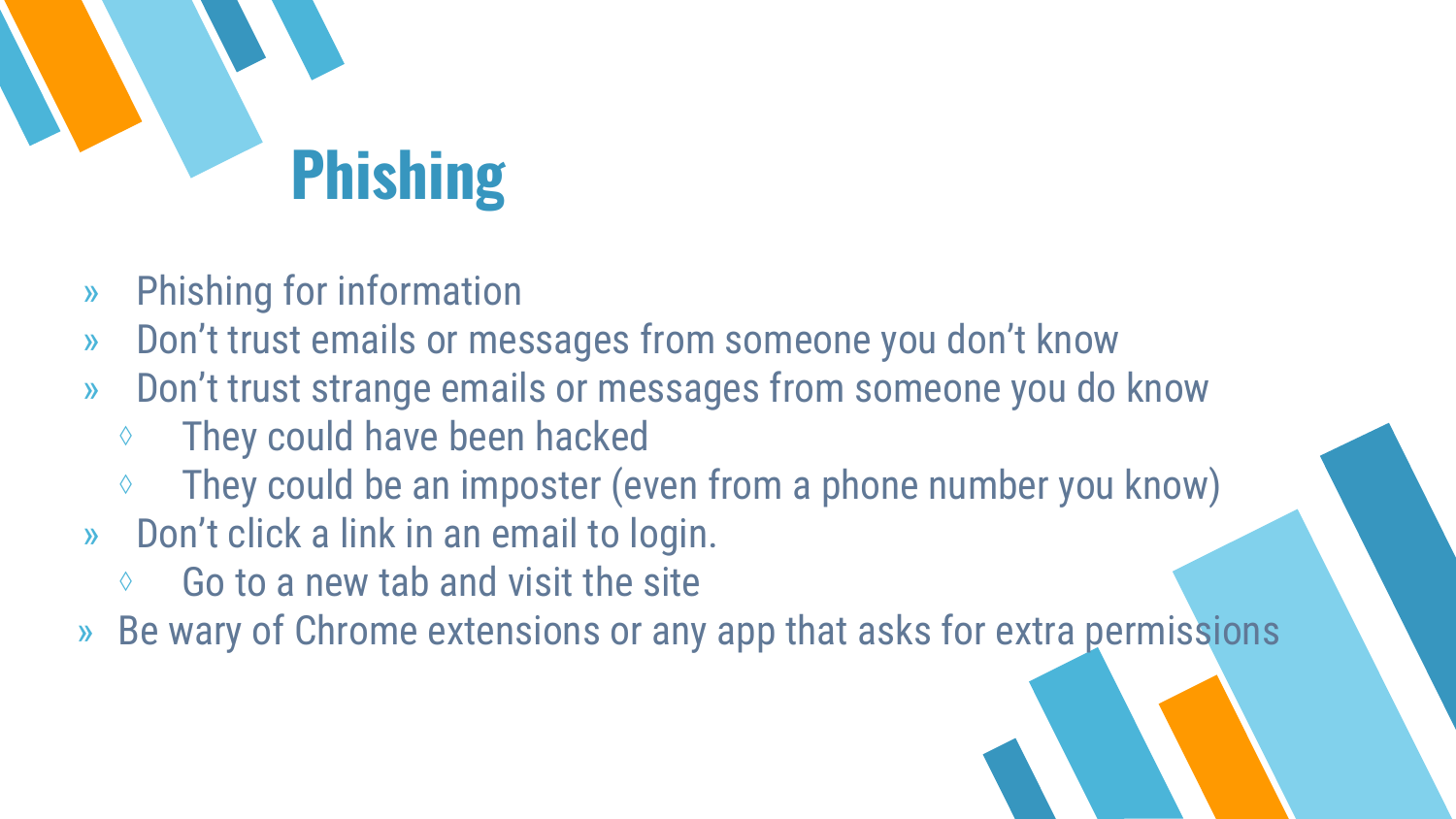

## **Adult Content**

- » Adult content that is not intended for children
- » Many adults want nothing to do with this kind of content
- » If someone wants you to view or take part in this, say no and talk to your trusted adult.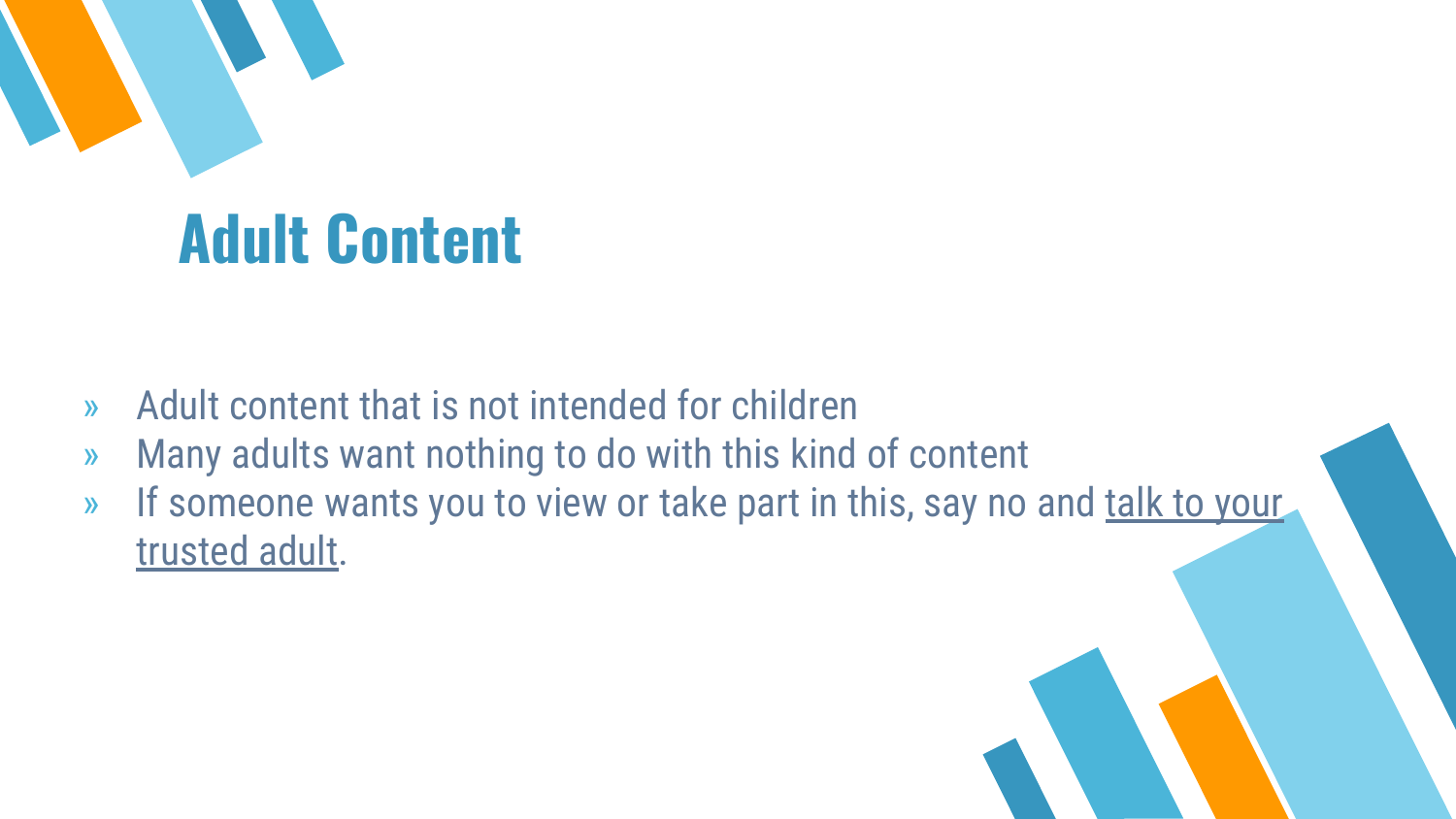## **What can protect me on Social Media?**

#### » [COPPA](https://www.ftc.gov/enforcement/rules/rulemaking-regulatory-reform-proceedings/childrens-online-privacy-protection-rule)

- ⋄ Children's Online Privacy Protection Act
- $\Diamond$  This was enacted by the federal government and has been in place since 2000.
- $\Diamond$  Applies to children under 13
- ⋄ Sites have to take extra steps to protect your privacy
- ⋄ This is to protect you!
- ⋄ It is a violation of most social media sites to use them while you are under 13.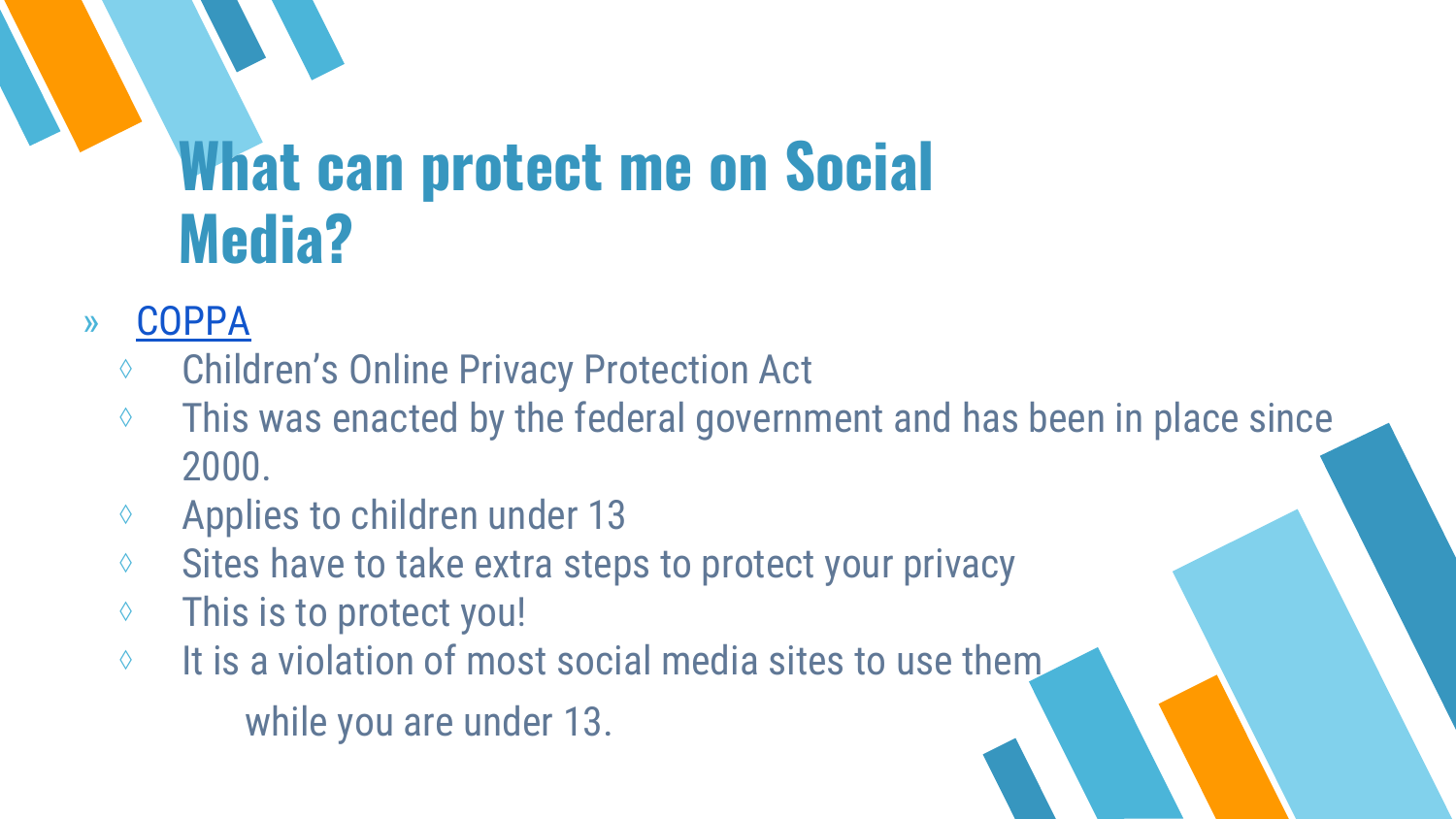## **Website Terms of Service and Restrictions**

- » All sites have these
- » Be aware of what is in them
- » Your account can be shut down if you violate them
- » If you see others violating them, contact the site
- » Hate speech, threats, bullying, and harassment can all result in account restrictions from the provider
- » Contact them if you see this behavior-look for report options

Follow school policy and classroom rules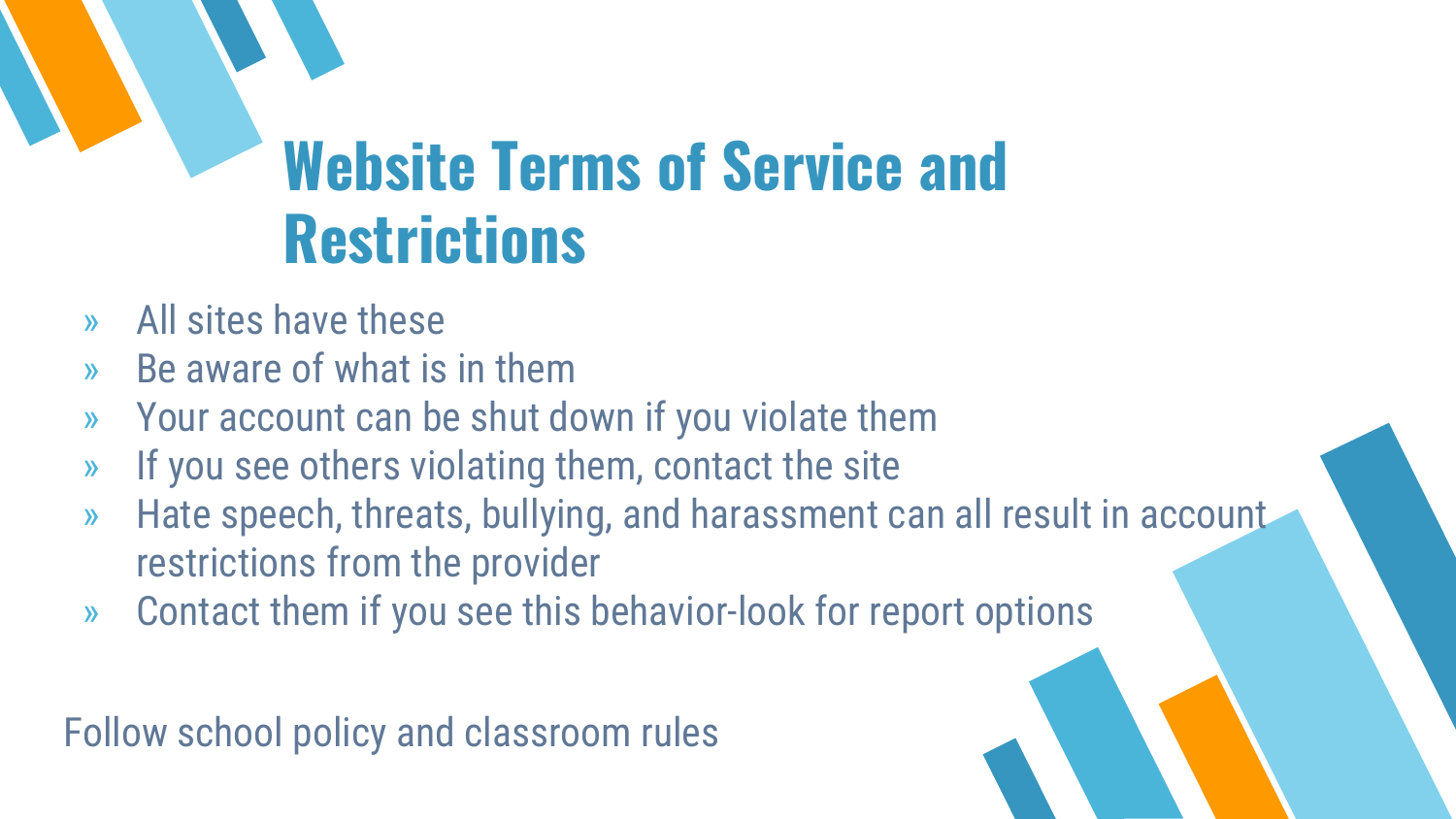

# **What is Your Brand?**

- » Who you are online
- » Be proud of this person
- » Make it the person you want to be known for

Digital Portfolio

Have a positive social presence! Make the online world a safe and pleasant place!

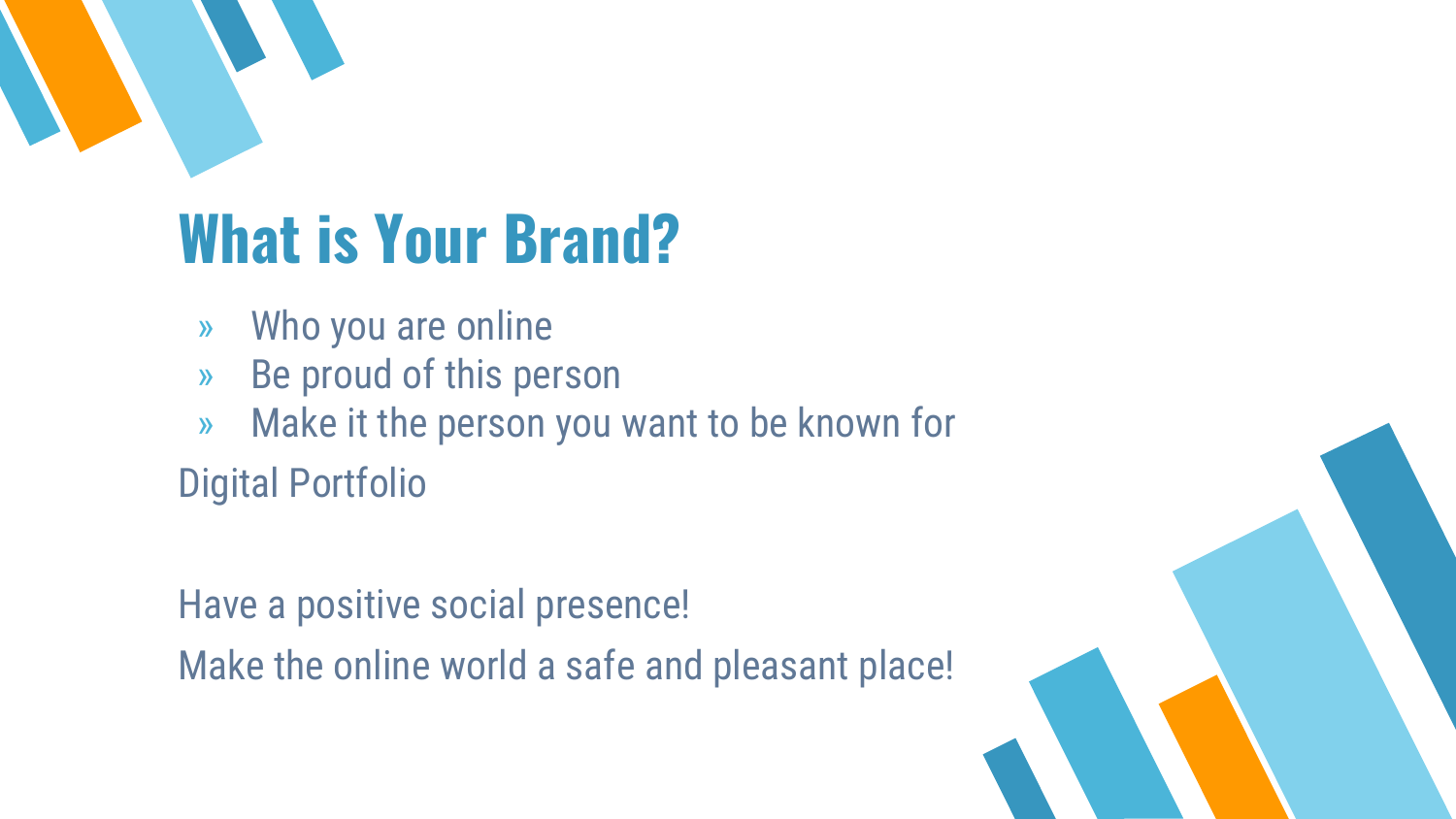

## **Thank you!!**

#### Remember-don't be afraid to ask questions. Talk to a trusted adult!

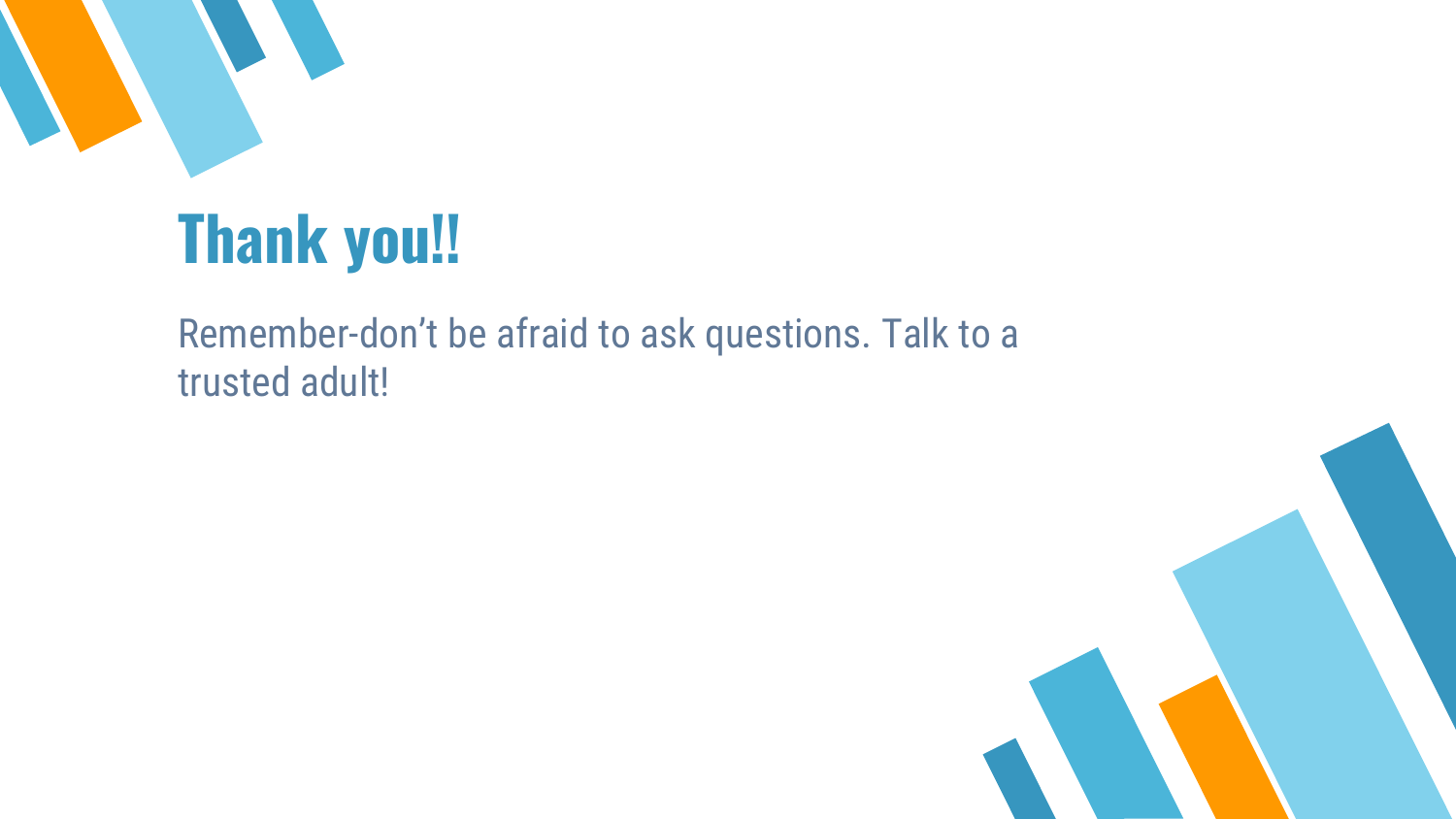

# **What can you do as parents?**

- » Connect
- » Learn
- » Engage

Communicating with your children and staying involved is the best way to keep them safe.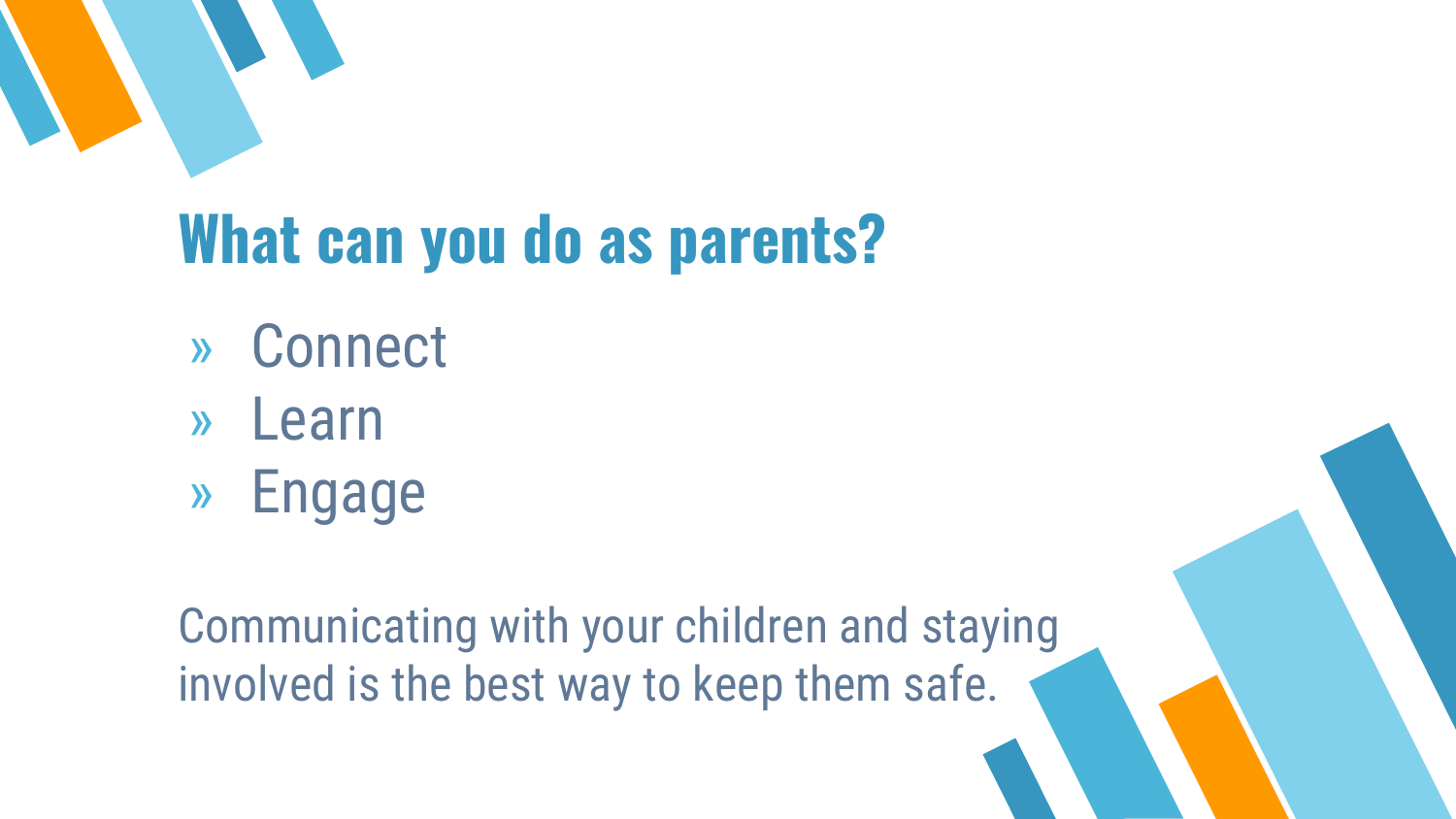

## **What to Watch for**

Apps like:

- » Snapchat
- » Kik
- » TikTok
- » Ghost apps-look like something innocent, such as a calculator, but hide photos, etc.

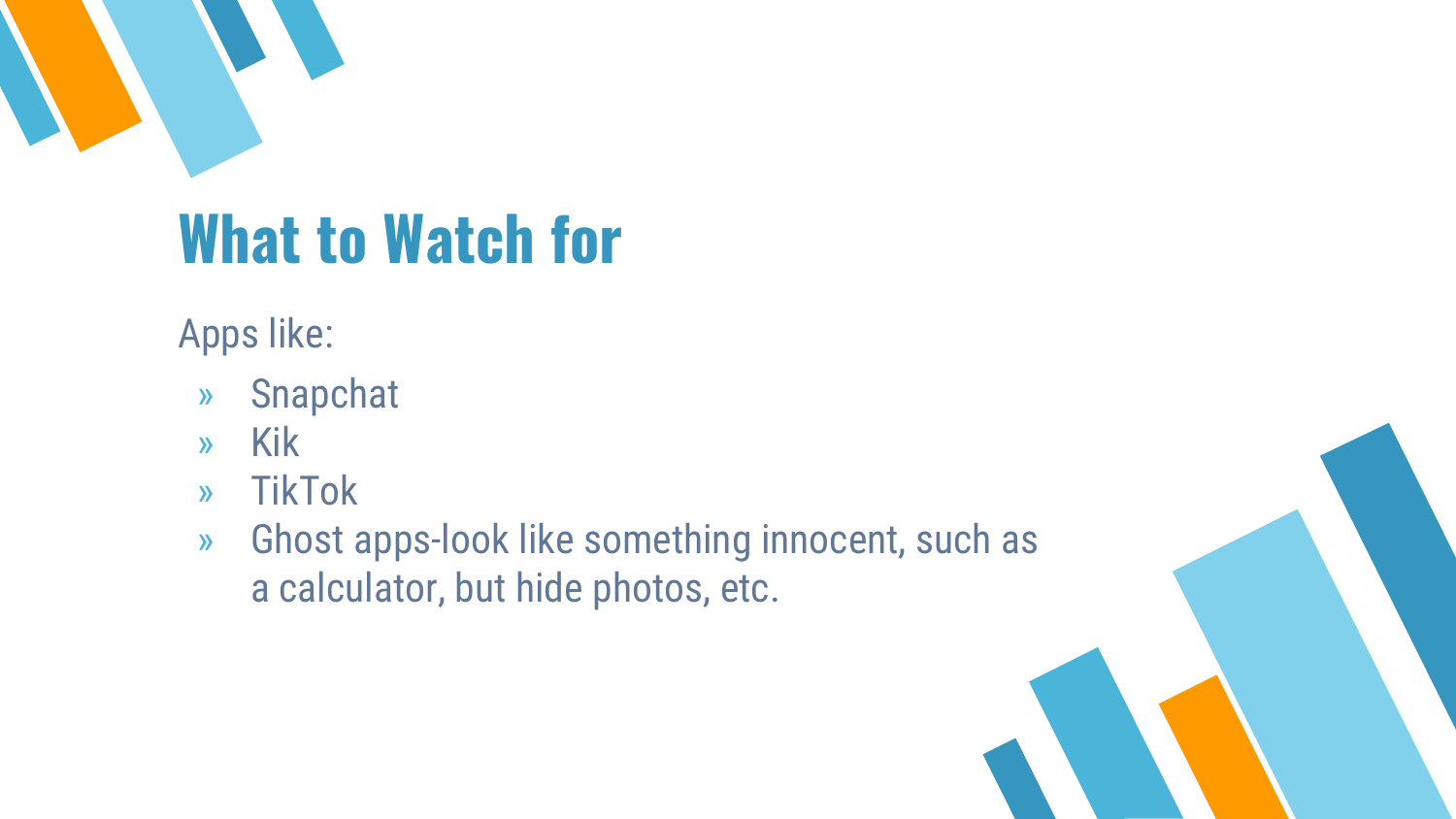# **Resources to Help-Reference**

When you're unsure about an app/site/most other things:

- » [Common Sense Media](https://www.commonsensemedia.org/)
	- ⋄ Has reviews from students, parents, experts
	- ⋄ List of family-friendly apps
- » Consider:
	- Age recommendations
	- ⋄ Functions of the apps
		- ⋄ Requested permissions-location? contacts? privacy
		- ⋄ Connectivity
		- $\Diamond$  Ads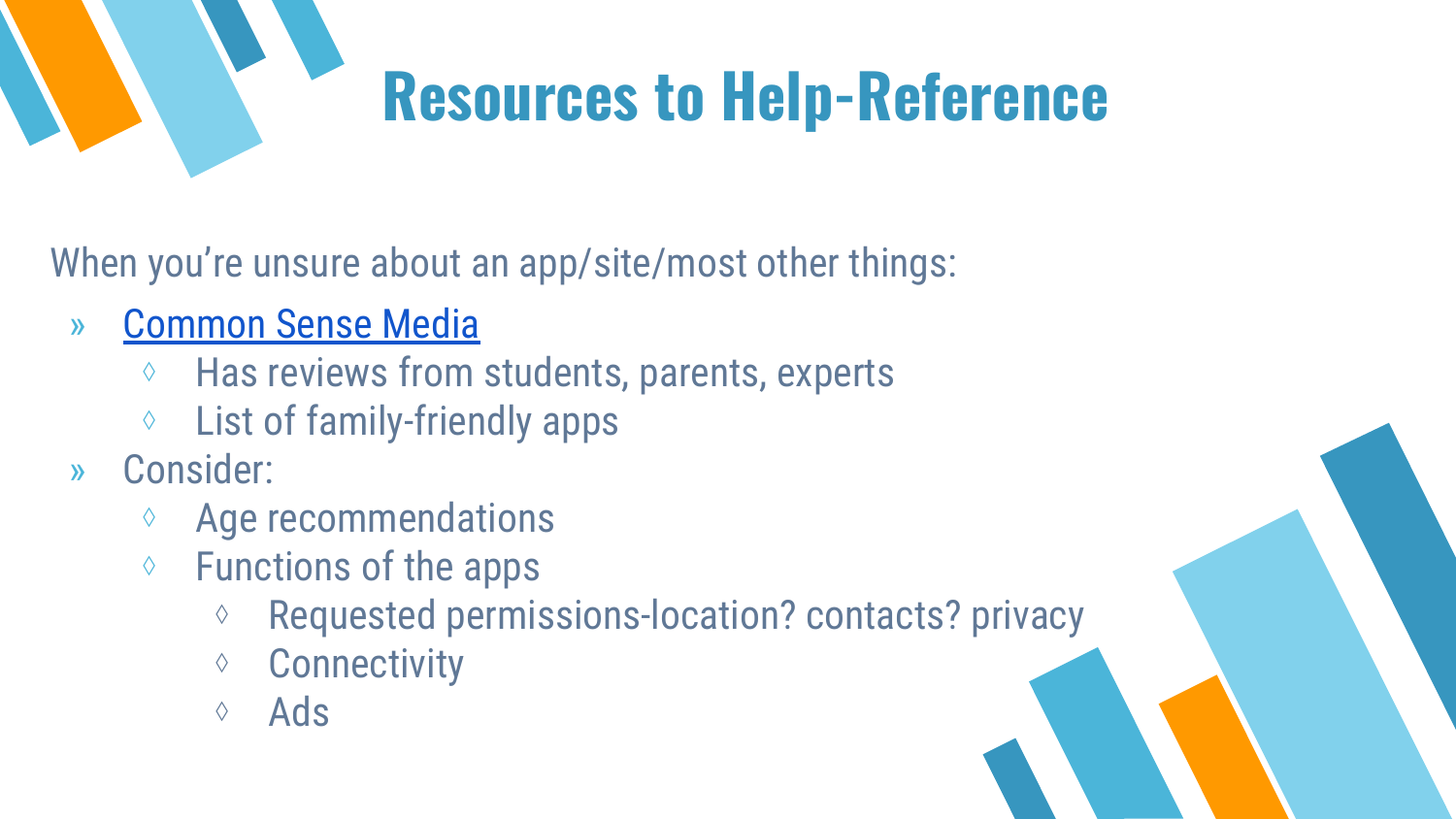

# **Resources to Help-Reference**

#### **[NetSmartz](https://www.netsmartz.org/home)**

- » Lots of great tips and information
- » [Tip sheets](https://www.netsmartz.org/TipSheets) to reference
- » Helpful guidelines

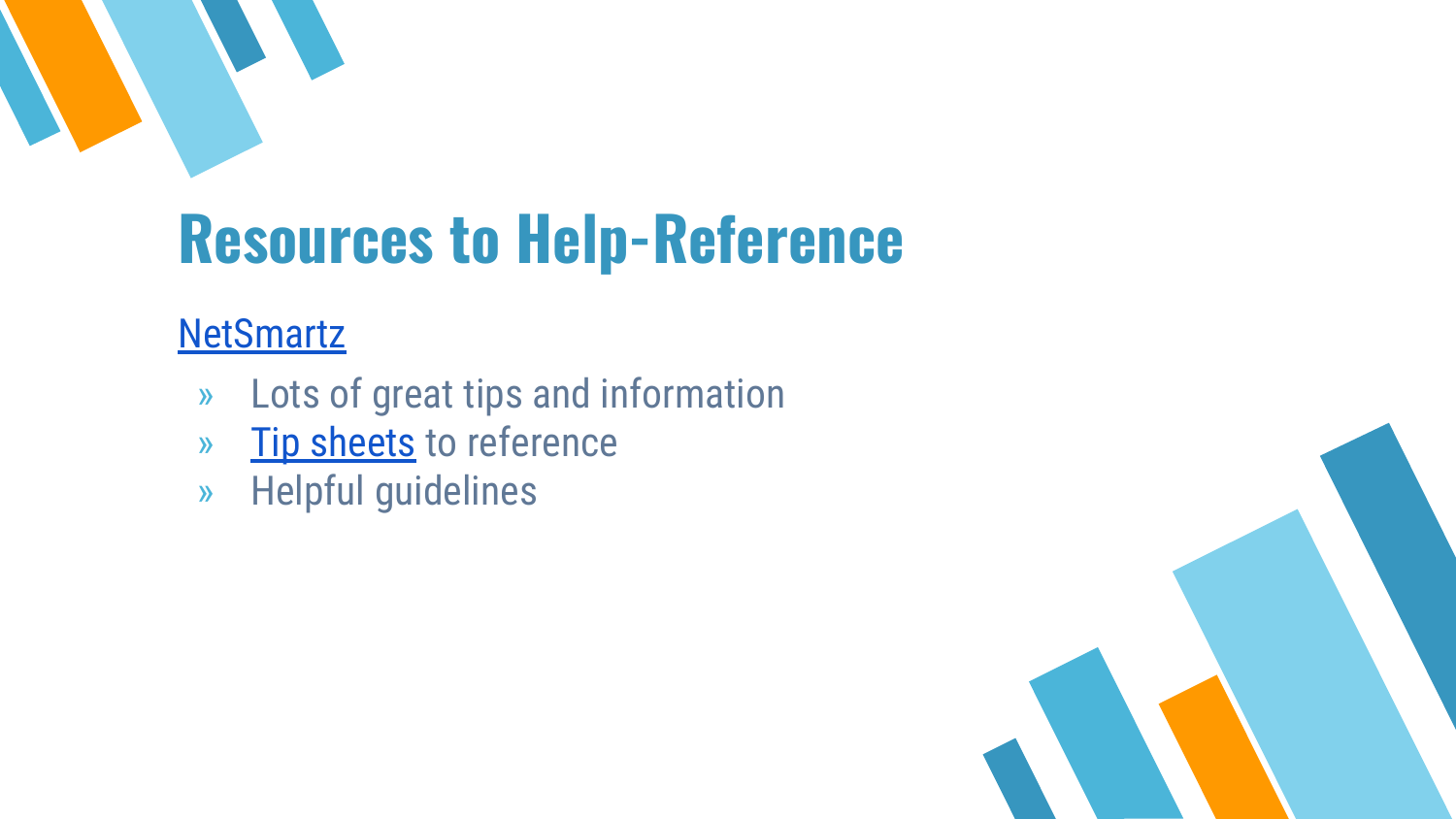# **Resources to Help-Monitoring Tools**

- » [Family Link](https://families.google.com/familylink/)-from Google, works on **Android** and from iOS (can't be used to monitor iPhones remotely)
	- ⋄ Set time limits
	- $\Diamond$  Set bedtime when children are not able to use
- » iPhones [iOS 12 Parent Controls](https://support.apple.com/en-us/HT201304)
	- ⋄ On iOS 12 controls are built in
	- $\diamond$  Go to the settings on your child's phone to set up; once that's done. you can monitor and control remotely
- » [Dinner Time](http://www.dinnertimeapp.com/)

Free

- ⋄ lock and unlock your child's device from your device
- $\diamond$  can still use alarm clock
- ⋄ DOES NOT monitor use, sites, etc.